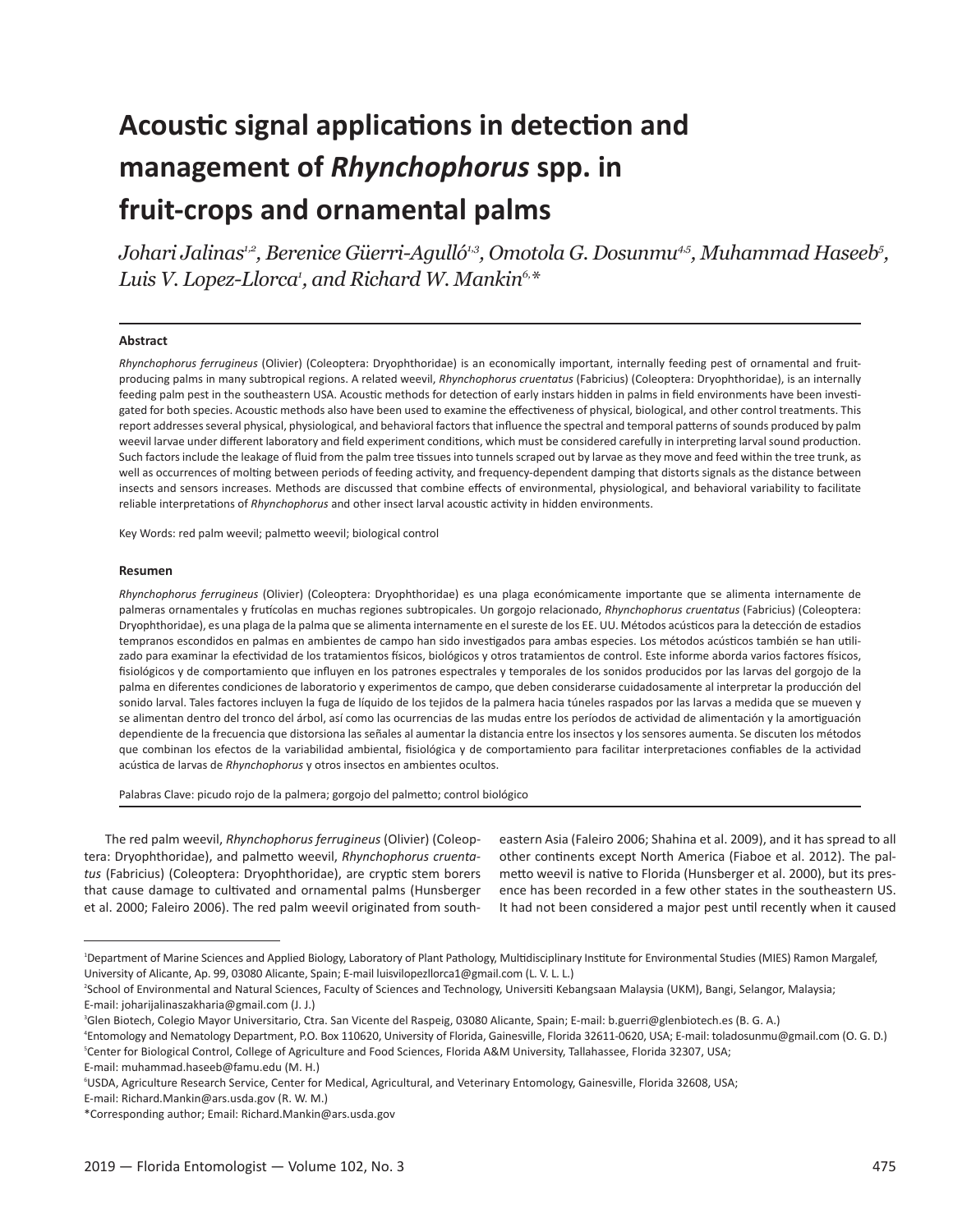a \$400,000 loss in a single nursery in southern Florida (Hunsberger et al. 2000). Adults of both species can be monitored and trapped with pheromones specific to each species, but the larval stage causes hidden damage inside the tree trunk, and is difficult to detect until it is too late to save the infested palm trees (Giblin-Davis & Howard 1989; Fiaboe et al. 2011; Mankin et al. 2011).

Management strategies for *Rhynchophorus* spp. include chemical control (Giblin-Davis & Howard 1989; El-Ezaby 1997; Abo-El-Saad et al. 2001), mass trapping (Giblin-Davis et al. 1996; Faleiro & Chellapan 1999; Hallett et al. 1999), and biological control (Gindin et al. 2006; Llácer & Martínez de Altube 2009). Unsurprisingly, red palm weevil is now resistant to some classes of insecticides (Al-Ayedh et al. 2016). To develop alternatives to pesticide usage and reduce health hazards from their application to date palms, research has been conducted to develop biological control agents, including entomopathogenic fungi such as *Metarhizium anisopliae* (Metchnikoff) Sorokin (Hypocreales: Clavicipitaceae) and *Beauveria bassiana* (Balsamo-Crivelli) Vuillemin (Hypocreales: Cordycipitaceae) (Gindin et al. 2006; Dembilio et al. 2010; Güerri-Agulló et al. 2011; Ricaño et al. 2013; Lo et al. 2015), and entomopathogenic nematodes such as *Steinernema carpocapsae* (Weiser) (Rabditida: Steinernematidae) (Llácer & Martínez de Altube 2009), *Steinernema abbasi* Elawad Ahmad & Reid (Nematoda: Steinernematidae), and *Heterorhabditis indica* Poinar, Karunakar & David (Rabditida: Heterorhabditidae) (Abbas et al. 2001).

In studies reported at the 2016 International Congress of Entomology, acoustic technology was used to monitor the effects of different treatments of *B. bassiana* against red palm weevil larvae inside palm trees (Jalinas et al. 2015, 2017). The monitoring of acoustic activity over time after treatment enabled estimation of *B. bassiana* treatment efficacy and red palm weevil mortality in situ. Previously, acoustic technology was demonstrated to detect all larval stages of red palm weevil and palmetto weevil within their host plants (Mankin et al. 2011; Hetzroni et al. 2016), including the early instars of major importance for rapid targeting of hidden infestations (Herrick & Mankin 2012; Dosunmu et al. 2014).

It is worth noting that the acoustic methods and statistical analyses in the studies above had to accommodate considerable variability of larval activity under changes caused by fluctuating environmental conditions, differences in larval physiological state, and differences in the sizes of the palm trees in field experiments under study, and in the spectral characteristics of sounds at different distances between the insect and the acoustic sensor. Fortunately, knowledge of the causes of particular forms of variability, as well as methods to successfully interpret the variability, have significantly improved as acoustic methods have matured over time.

For this report, we describe some of the physical, behavioral, and physiological causes of variability of red palm weevil acoustic activity and consider some of the methods developed to correctly interpret the variability. Our example of physical variability interpretation is a distinctive "squeal" sound frequently detected in field recordings from red palm weevil-infested palms (Rach et al. 2013), but only rarely in laboratory or semi-field studies (Jalinas et al. 2015, 2017). In addition, we discuss how future studies of early detection or biological control treatment efficacy may benefit from continued improvements in acoustic sensor and signal processing technology.

#### **Materials and Methods**

Sample red palm weevil squeal sounds were collected from 4 mature palms with visible symptoms of infestation (Güerri-Agulló et al. 2011) in a plantation near Horta de Bernia (Elche, southeast Spain). Records of

180 s duration were collected from each palm with a sensor-preamplifier module (model SP-1 L, Acoustic Emission Consulting, Inc., Sacramento, California, USA) connected by a magnetic attachment to the signal waveguide screw, as in Jalinas et al. (2015) and Dosunmu et al. (2014). The signals were fed from the sensor module through an amplifier (AED-2010, Acoustic Emission Consulting, Inc., Sacramento, California) to a digital audio recorder (model HD-P2, Tascam, Montebello, California, USA) at a 44.1-kHz digitization rate. During collection, signals were monitored with headphones to avoid faulty readings or periods of loud background noise. Precautions were taken to minimize contact by wires and sensors with palm leaves and other surfaces. Oscillograms and spectrograms of the recordings were screened with Raven Pro Software (Charif et al. 2010) to identify relatively noise-free intervals containing red palm weevil signals. Automated analyses of recorded sections containing sounds matching temporal and spectral patterns of known red palm weevil signals were conducted with methods described in Mankin (2011), Dosunmu et al. (2014), and Jalinas et al. (2017).

### **Results**

Signals from a 4.4 s period in a recording from 1 of the infested date palms are displayed in the oscillogram and spectrogram of Fig. 1. Three squeals, i, ii, and iii in the dot-dashed boxes, are representative of squeals detected from all 4 trees. The squeals are in close association with other "typical" signals produced by red palm weevil larval movement and feeding activity, shown in dotted boxes. The "typical" pattern of movement and feeding activity includes 0.1 to 0.3 s trains of short, 1 to 10 ms impulses with broadband spectra produced by weak contacts of larvae scraping or sliding along a tunnel, or by snapping of wood fibers during feeding (Mankin et al. 2011). Such trains, hereafter termed bursts, have been reported previously in studies where larvae and adults of a variety of different insect species had been recovered after recording (Mankin et al. 2011), including palmetto weevil (Dosunmu et al. 2014), red palm weevil (Jalinas et al. 2015, 2017), and *Oryctes elegans* Prell (Coleoptera: Scarabaeidae), with or without red palm weevil recovered from the same tree (Mankin et al. 2016a). In contrast to the commonly observed pattern, each 0.2 to 0.3 s squeal in Figure 1 begins with descending bands of 2 or more loud harmonics, which then are followed by the more typical trains (bursts) of short impulses with broadband spectra.

To incorporate such squeals into further studies to identify insectinfested trees in field environments (Mankin 2011), we constructed spectral profiles (mean spectra) that could be used by signal processing algorithms to automate identification of red palm weevil-produced sounds and discriminate them from background noise (Mankin et al. 2011; Jalinas et al. 2015). Initial screening with the Raven Pro software indicated that 3 different types of squeal occurred frequently in signals from the 4 trees known to be infested. Spectral profiles of the 3 squeal types (Fig. 2) were constructed: SQ-L, a mean of 753 consecutive impulses; SQ-M, a mean of 58 consecutive impulses; and SQ-H, a mean of 1,848 consecutive impulses from 3 different trees. The squeals are highly distinctive, both to the ear and to the red palm weevil signal detection algorithm (Mankin 2011), and thus provide evidence of high likelihood of red palm weevil infestation whenever they are detected in a field recording.

A physical explanation for the occurrence of red palm weevil signals in a tree that alternate in temporal-spectral pattern between bursts of short, broad-band impulses or series of continuous, harmonic squeals of similar duration can be obtained from other documented comparisons of sounds produced by friction of dry and wet surfaces. For example, trains of short, broadband impulses bearing resemblance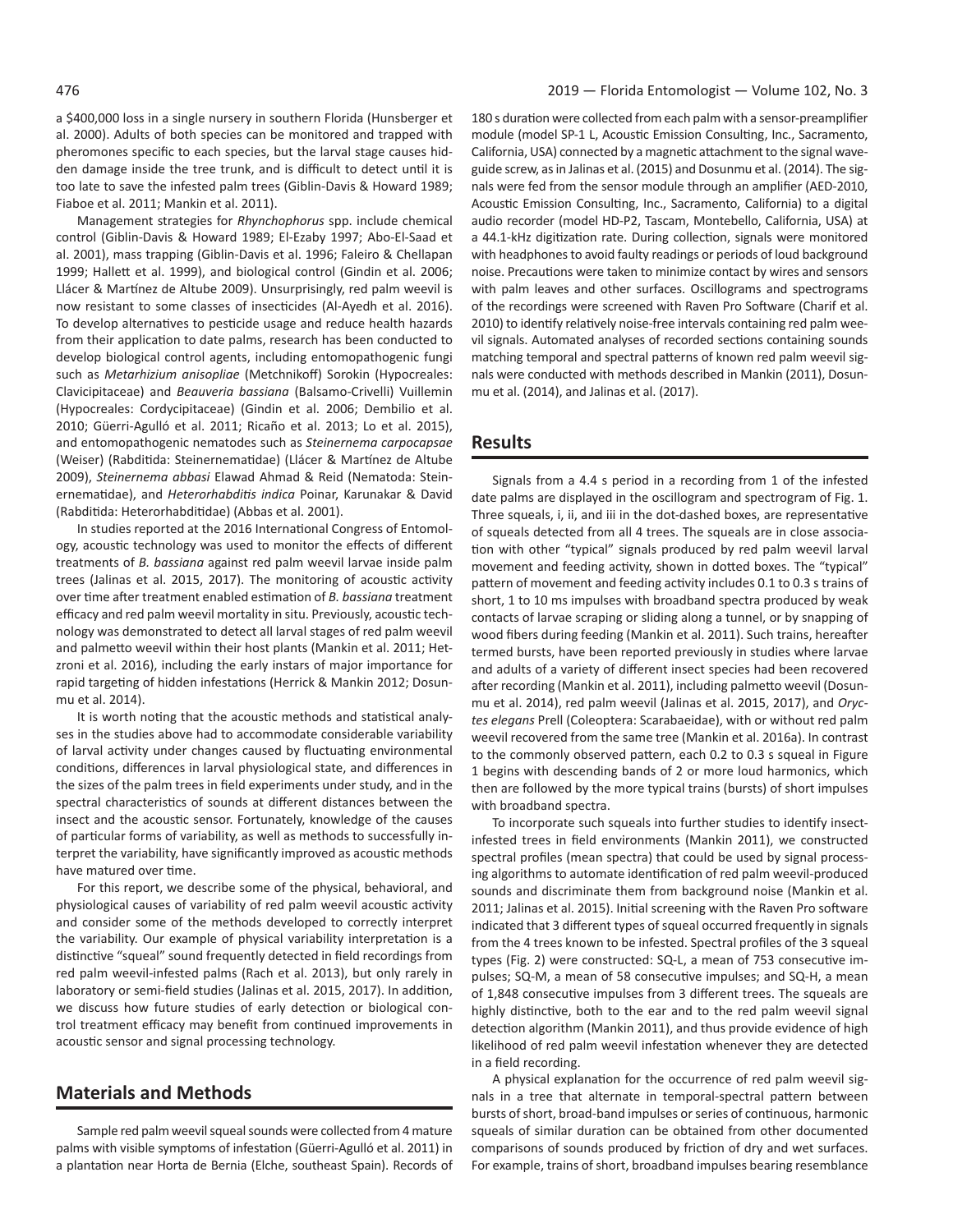

Fig. 1. (A) Oscillogram and (B) spectrogram of feeding sounds (dotted boxes) and squeals (dashed-dotted boxes labeled i, ii, and iii) produced by red palm weevil larvae in a date palm tree. In the spectrogram, darker color indicates greater energy at the specified frequency and time.

to those of typical red palm weevil bursts are commonly observed from sliding sounds in human footsteps, and other weak, sliding contacts between 2 dry surfaces (Ekimov & Sabatier 2006). In contrast, wet skin on glass or other smooth surface, or brakes on a wet road, often produce sounds with loud harmonics resembling red palm weevil squeals resulting from effects of stick-slip friction of rubbing wet surfaces (Patitsas 2010). Indeed, large palm trees are known to ooze fluid from tunnels damaged by red palm weevil larvae (Abraham et al. 1966). As a result, the red palm weevil squeal has opportunity to originate from larval epidermal surfaces that are gliding over a thin film of fluid in a tunnel that the larva has scraped within the palm tree trunk. At points where the larval segments are scraping over dry sections of the tunnel,



**Fig. 2.** Spectra of 3 different profiles of red palm weevil squeals: SQ-L, with relatively low energy at frequencies above 7 kHz; SQ-M, with relatively greater energy between 5 to 10 kHz; and SQ-H, with prominent energy over a broad range of frequency up to 12 kHz.

the sound pattern is a burst of short impulses as typically expected, but where the larval segments glide over ooze-covered sections of the tunnel, the movement can produce signals with the high-amplitude harmonic bands detectable as squeals. In this case, observation that squeals are more likely to be detected in large trees are consistent also with other observations that a lesser amount of fluid is released in tunnels of small trees.

# **Discussion**

The finding that red palm weevil larval movement can produce 2 distinctively different sounds, likely dependent on wet vs. dry interactions with the substrate, is an example where knowledge of the physical characteristics of the substrate and the larval epicuticle, combined with knowledge of larval behavior, can provide useful guidance for interpretation of sounds produced by red palm weevil larvae in palm trunks. In future field studies, signal analysis algorithms that match spectra of individual signals against profiles of known red palm weevil larval sounds (e.g., Mankin et al. 2016a) may benefit from inclusion of squeal profiles to discriminate red palm weevil signals from background noise, depending on the size of the tree. Additional studies discussed below provide other examples where information about environmental conditions, insect physiology, and behavior together provide helpful cues about the interpretation of insect acoustic recordings.

#### Cyclic Activity Patterns of Larvae Passing through Multiple Instars

A report presented initially at the 2016 International Congress of Entomology describes an example where larval molting patterns play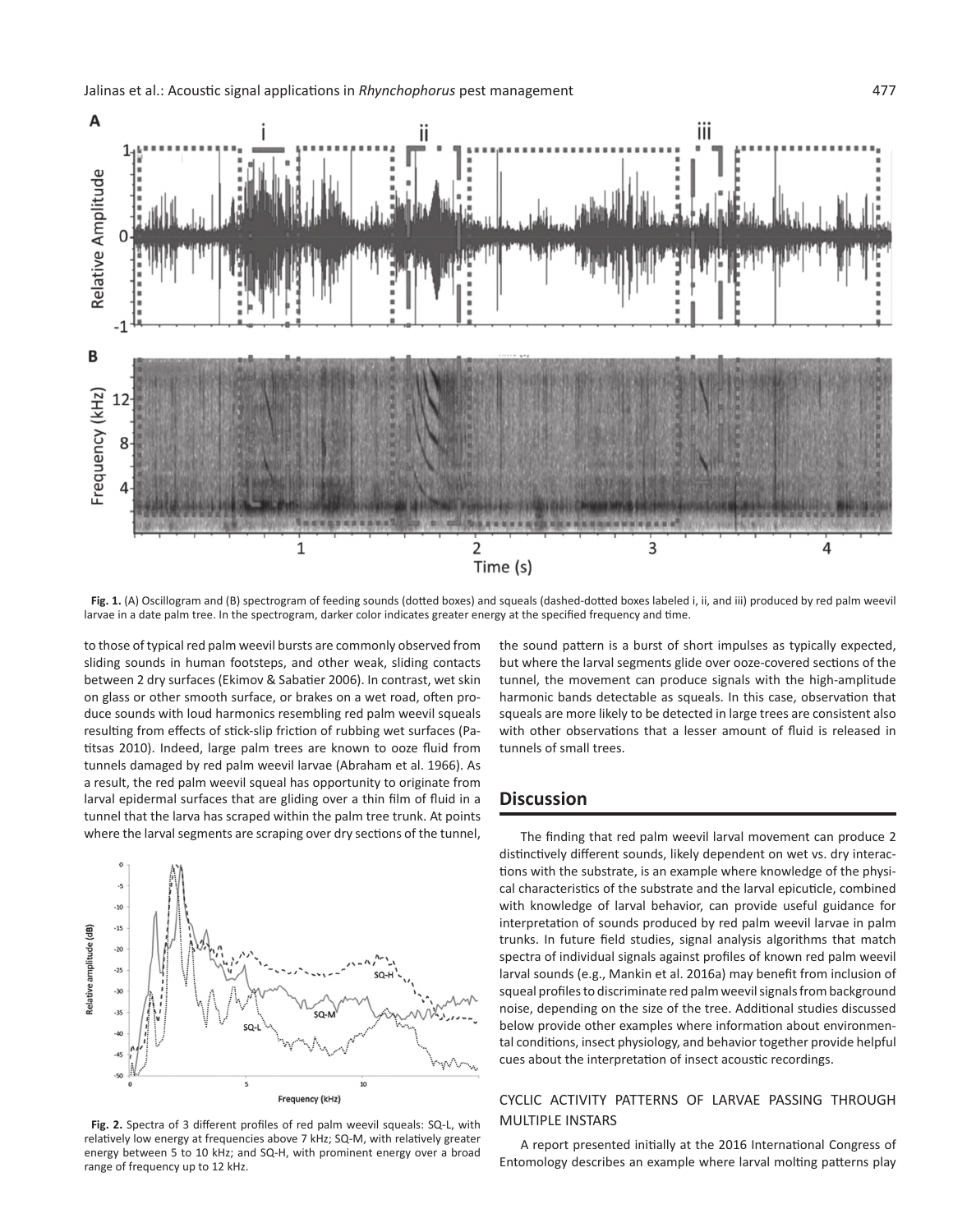an important role in interpretation of insect acoustic activity patterns (Jalinas et al. 2017). In this case, 15-d-old red palm weevil larvae were exposed to different *B. bassiana* treatments and placed into holes drilled into 5-yr-old *Phoenix canariensis* Chabaud (Arecaceae) palms. Unexposed larvae of the same age were used as controls, and the acoustic activities of all larvae were monitored over 40 d in situ. Both the treated and untreated larvae produced bursts of short impulses similar to those observed in the dotted boxes of Figure 1.

Over the course of the experiment, the acoustic activities of the control and treated larvae were modulated by cyclic decreases and increases in burst rates over time after larvae were placed into the palms. The cycles were attributable to the occurrence of molts during which the larvae were quiescent, followed by periods of movement and feeding activity. The larval ages associated with the falls and rises in red palm weevil activity were consistent with molting cycles in previous developmental studies, including Norzainih et al. (2015). Such cycles were not observed in an earlier study of Jalinas et al. (2015) which tested last-instar larvae only.

The activity cycles in Jalinas et al. (2017) were similar to those observed by Dosunmu et al. (2014) in the activity of palmetto weevil larvae monitored in palm fronds over a 56 d period. Shade et al. (1990) also observed cyclic molting activity during acoustic monitoring of *Callosobruchus maculatus* (F.) (Coleoptera: Chrysomelidae) larvae in cowpea seeds, *Vigna unguiculata* (L.) Walp (Fabaceae).

In Jalinas et al. (2017), acoustic activity of red palm weevil larvae treated with different doses of *B. bassiana* exhibited different patterns of cyclic activity than those in the control. Sound burst rates during active periods between molts were significantly lower in the treated larvae than in the controls, in correlation with other studies where the health status of *B. bassiana*-treated red palm weevil larvae declined over time, resulting in increased mortality (Gindin et al. 2006), weak movements, and reduced appetite (Ekesi 2001).

The experiments of Jalinas et al. (2017) benefited by averaging acoustic measurements obtained from larvae synchronized by age, which is not feasible for experiments in field environments. However, in cases where pest management treatments cause mortality within a few d, such as the cases of hermetic storage treatments of adult *Sitophilus oryzae* L. (Coleoptera: Dryophthoridae) (Njoroge et al. 2017) and *C. maculatus* (Njoroge et al. 2018), visual and acoustic monitoring were able to confirm that mortality and cessation of acoustic activity of randomly collected adults of unknown age occurred within an 8 d period. In these studies, as well as in Jalinas et al. (2017), the use of acoustic monitoring was of benefit partly because it enabled in situ tests.

#### Enhancing Reliability of Hidden Insect Infestation De-**TECTION**

Field studies of acoustic detection of hidden insect infestations often must interpret signals collected from insects of unknown physiological state in substrates whose signal-transmission characteristics are not well understood (Mankin et al. 2018). In addition, field-collected signals often contain considerable background noise, including sounds of other insects that may need to be discriminated from sounds of the target insect under study (Mankin et al. 2016a). One successful approach to these problems has been to identify multiple spectral and temporal pattern features of the target insect sounds, and employ ground-truthing to determine which feature combinations provide the most reliable estimates of infestation likelihood (Mankin 2011; Mankin et al. 2018). For example, as noted above, future field studies of red palm weevil larval acoustic activity may benefit from including the spectral features of the squeals characterized in this report. Also, to avoid effects of variability in insect activity, including the variability of sound burst rates produced by red palm weevil and palmetto weevil

larvae between and during molts, it has been useful to construct indicators of infestation likelihood (Mankin et al. 2008), based on ranges of particular types of sounds that are most likely to have been produced by the target insect. This is particularly useful when there are 1 to 2 m distances or more between the insect and the sensor (Mankin et al. 2018).

Finally, considering the effects of insect activity and substrate variability noted above, it is beneficial to monitor a potentially infested tree several times at multiple positions to accommodate effects of insect sound production variability, and the effects of long distances on signal transmission. This can be difficult to accomplish in a timely fashion, given the high cost of commercially available acoustic insect detection systems and labor involved with setting up equipment at multiple sites. Fortunately, microcontroller platform systems are under development that are relatively inexpensive, portable, and simple to operate (Mankin et al. 2016b; Jakhete et al. 2017). Such instruments likely will be used more frequently as red palm weevil and other hidden insect pests continue to expand in range, and contribute to economic and food quality losses throughout the world.

# **Acknowledgments**

We thank the USDA-ARS for loans of the acoustic devices, and for the assistance rendered during signal processing and analysis. We thank the Laboratory of Plant Pathology, University of Alicante, Glen Biotech S. L., the Spanish Ministry of Science and Innovation, the Municipality of Elche, The Universiti Kebangsaan Malaysia, and the Malaysia Ministry of Higher Education for funding assistance. Mention of a trademark or proprietary product is solely for the purpose of providing specific information and does not constitute a guarantee or warranty of the product by the USDA, and does not imply its approval to the exclusion of other products that may also be suitable. The USDA is an equal opportunity employer.

# **References Cited**

- Abbas MST, Hanounik SB, Moussa SA, Mansour MI. 2001. On the pathogenicity of *Steinernema abbasi* and *Heterorhabditis indicus* isolated from adult
- *Rhynchophorus ferrugineus*. International Journal of Nematology 11: 69–72. Abraham VA, Mathen K, Kurian C. 1966. Aids to detect red palm weevil infestation in coconut palm. Coconut Bulletin 20: 148–152.
- Abo-El-Saad MM, Ajlan AM, Shawir MS, Abdulsalam KS, Rezk MA. 2001. Comparative toxicity of four pyrethroid insecticides against red palm weevil *Rhynchophorus ferrugineus* (Olivier) under laboratory conditions. Journal of Pest Control and Environmental Science 9: 63–76.
- Al-Ayedh HY, Hussain A, Rizwan-ul-Haq M, Al-Jabr AM. 2016. Status of insecticide resistance in field-collected populations of *Rhynchophorus ferrugineus* (Olivier) (Coleoptera: Curculionidae). International Journal of Agriculture and Biology 18: 103–110.
- Charif RA, Waack AM, Strickman LM. 2010. Raven Pro 1.4 user's manual. Cornell Laboratory of Ornithology, Ithaca, New York, USA*.*
- Dembilio O, Quesada-Moraga E, Santiago-Alvarez C, Jacas JA. 2010. Potential of an indigenous strain of the entomopathogenic fungus *Beauveria bassiana* as a biological control agent of the red palm weevil *Rhynchophorus ferrugineus*. Journal of Invertebrate Pathology 104: 214–221.
- Dosunmu OG, Herrick NJ, Haseeb M, Hix RL, Mankin RW. 2014. Acoustic detectability of *Rhynchophorus cruentatus* (Coleoptera: Dryophthoridae). Florida Entomologist 97: 431–438.
- Ekesi S. 2001. Pathogenicity and antifeedant activity of entomopathogenic hyphomycetes to the cowpea leaf beetle, *Ootheca mutabilis* Shalberg. Insect Science and Its Application 21: 55–60.
- Ekimov A, Sabatier JM. 2006. Vibration and sound signatures of human footsteps in buildings. Journal of the Acoustical Society of America 120: 762–768.
- El-Ezaby F. 1997. A biological *in vitro* study on the red Indian date palm weevil. Arabian Journal of Plant Protection 15: 84–87.
- Faleiro JR. 2006. A review of the issues and management of the red palm weevil *Rhynchophorus ferrugineus* (Coleoptera: Rhynchophoridae) in coconut and